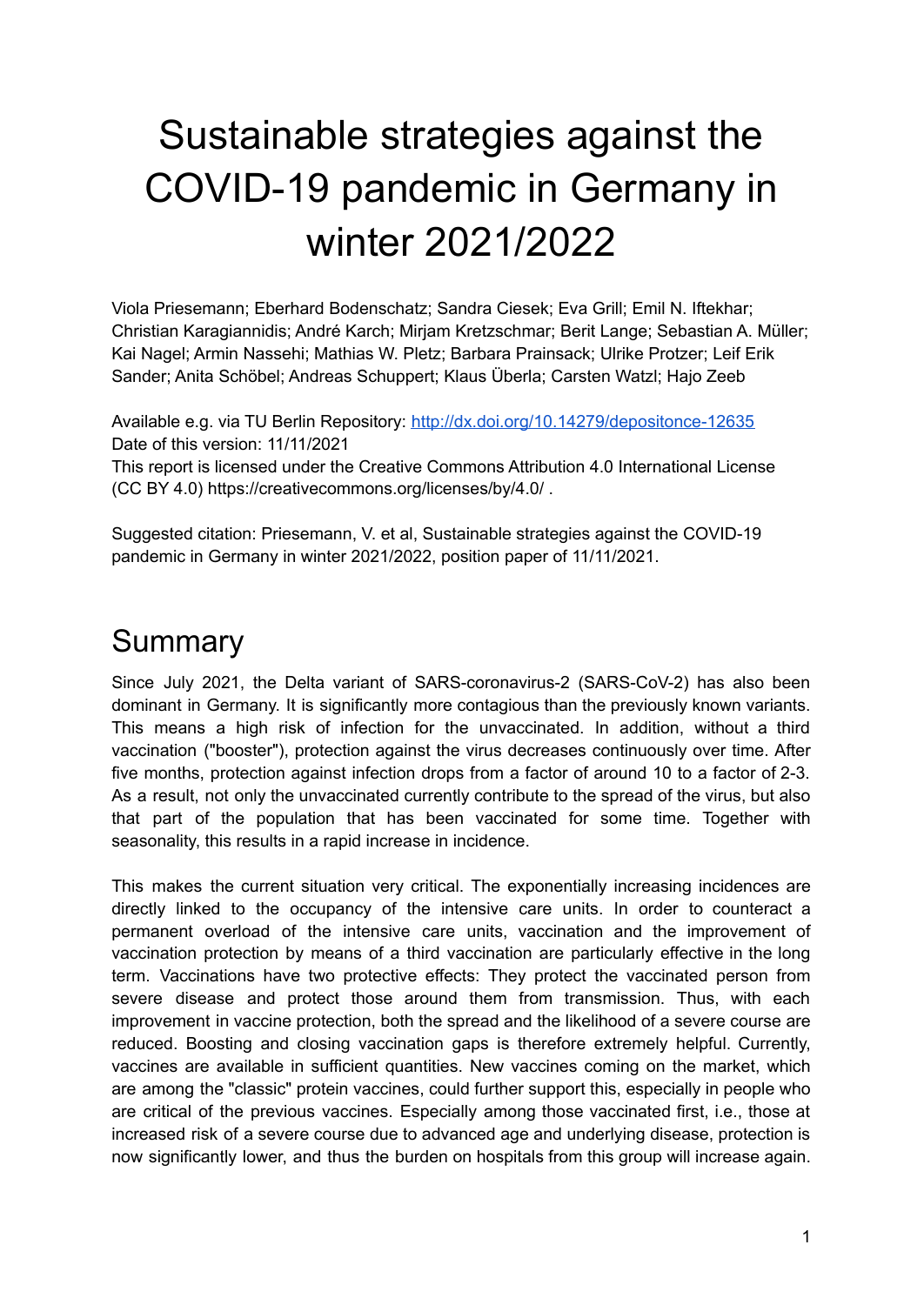Rapid third vaccination of this fairly large group, as well as all those who have contacts with vulnerable individuals, significantly reduces the expected burden on the health care system.

However, a significant reduction in the dynamics of infection will only be achieved with the help of truly nationwide booster vaccination. However, this will require a significant acceleration in the pace of booster vaccination: Since about 7% of the population has been second-vaccinated per week since the end of May, the same vaccination pace for third-vaccination 5-6 months later would now be possible and reasonable. Simulations show that a booster campaign at this vaccination rate will begin to have an impact after only one month.

Until a sufficient proportion of the population is boosted and vaccinated, the current situation also requires clear and effective measures to bridge the gap if ICUs are not to be severely overloaded. Here, the well-known hygiene measures, as well as consistently enforced and comprehensive rules and testing concepts in the work and leisure sectors, are important and helpful. Increased testing as a sole measure will probably not be sufficient to break the incipient winter wave. We describe the effectiveness of possible measures in detail in the text. However, these are only stop-gap measures, as they do not directly address the problem of too high a rate of spread, but instead leave it to "natural immunization" through infection. However, "natural immunization" progresses much more slowly than vaccination could, and is also associated with a significant disease burden. In this respect, rapid and comprehensive vaccination and boosting appears to be the most effective method to break the current wave soon and to control the pandemic in the long term.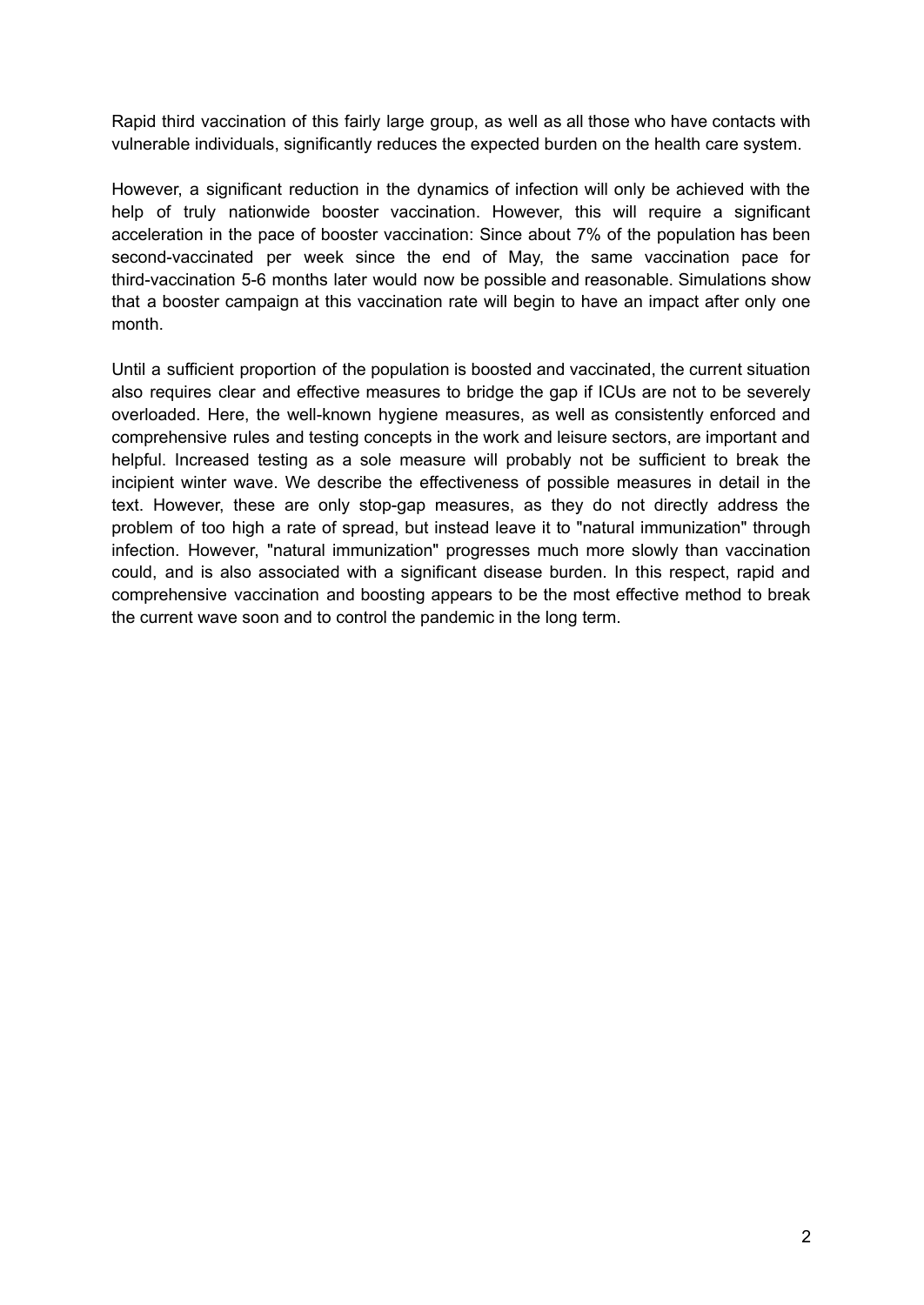# **Introduction**

Winter is just around the corner. Compared to last year, we are in a better position in one major respect: We have very effective vaccines available, and the majority of adults are vaccinated or recovering. Nevertheless, the number of cases is currently rising sharply again. What is the reason for this? What does this mean for the coming months? And how can we deal with it? We now know much more about the virus and how it spreads. Nevertheless, there are a number of misconceptions and myths. We would therefore like to clear up some of the misconceptions below and summarize the current state of knowledge. Based on this, we will discuss possible scenarios and then discuss some selected tools to get well through the winter.

# Fact base

### Incidence

**To date, only a small proportion of the population in Germany has been infected with SARS-CoV-2.** To estimate how the pandemic will develop, it is important to know how many people have had COVID-19. About 5.5% of the population had confirmed SARS-CoV-2 infection. If undetected cases are taken into account, about 10-15% of the population had direct contact with the virus.<sup>12</sup> At the same time, this means that people in their own circle of family and friends probably know only a few people who were infected, had a severe course or died. This sometimes gives the impression that the pandemic is far away. But this is exactly what is to be expected: the probability of dying from COVID-19 after an infection is about 1% in Germany. This 1% is also the probability for a 60-year-old person to die of COVID-19 after an infection. So if a person has 100 friends and acquaintances, that typically includes 10 infected people, and in the expected value 0.1, so usually no people die. However, many have heard from friends that someone in their family or circle of friends has died. If one assumes that the "friends of friends" are 10,000 people, then one expects 10 deaths in this group. Had the pandemic not been so severely mitigated last winter by significant contact restrictions and precautions, there would have been significantly more deaths, similar to the situation in England.

**Immunization of the population and "herd immunity".** At the beginning of the pandemic, we assumed that the R-value would fall below one when about 70% of the population was immune. This is sometimes referred to as the "herd immunity threshold." Why is that not the case now after all? The reason is that the Delta variant now prevalent is much more contagious than the original variant at the start of the pandemic, and that even those who have been vaccinated or recovered - albeit less frequently - can still become infected and pass on the virus. Thus, significantly more people must be immune (whether through

<sup>&</sup>lt;sup>1</sup> Gornyk et al, Deutsches Ärzteblatt 2021, [https://www.aerzteblatt.de/pdf.asp?id=221932:](https://www.aerzteblatt.de/pdf.asp?id=221932)

<sup>2</sup> Robert Koch Institute, Epidemiologisches Bulletin from the 16/09/2021, The number of undetected infections in the first wave was about 3-6 times higher than the number of confirmed infections. In the following months, the testing strategy was significantly expanded. Since summer 2020, the proportion of undetected infections has therefore been significantly lower: On average, it is currently assumed that ⅓ to ½ of infections remain undetected; at high incidence, this so-called dark figure is somewhat higher, and at low incidence, it tends to be lower.

[https://www.rki.de/DE/Content/Infekt/EpidBull/Archiv/2021/Ausgaben/37\\_21.pdf?\\_\\_blob=publicationFile](https://www.rki.de/DE/Content/Infekt/EpidBull/Archiv/2021/Ausgaben/37_21.pdf?__blob=publicationFile)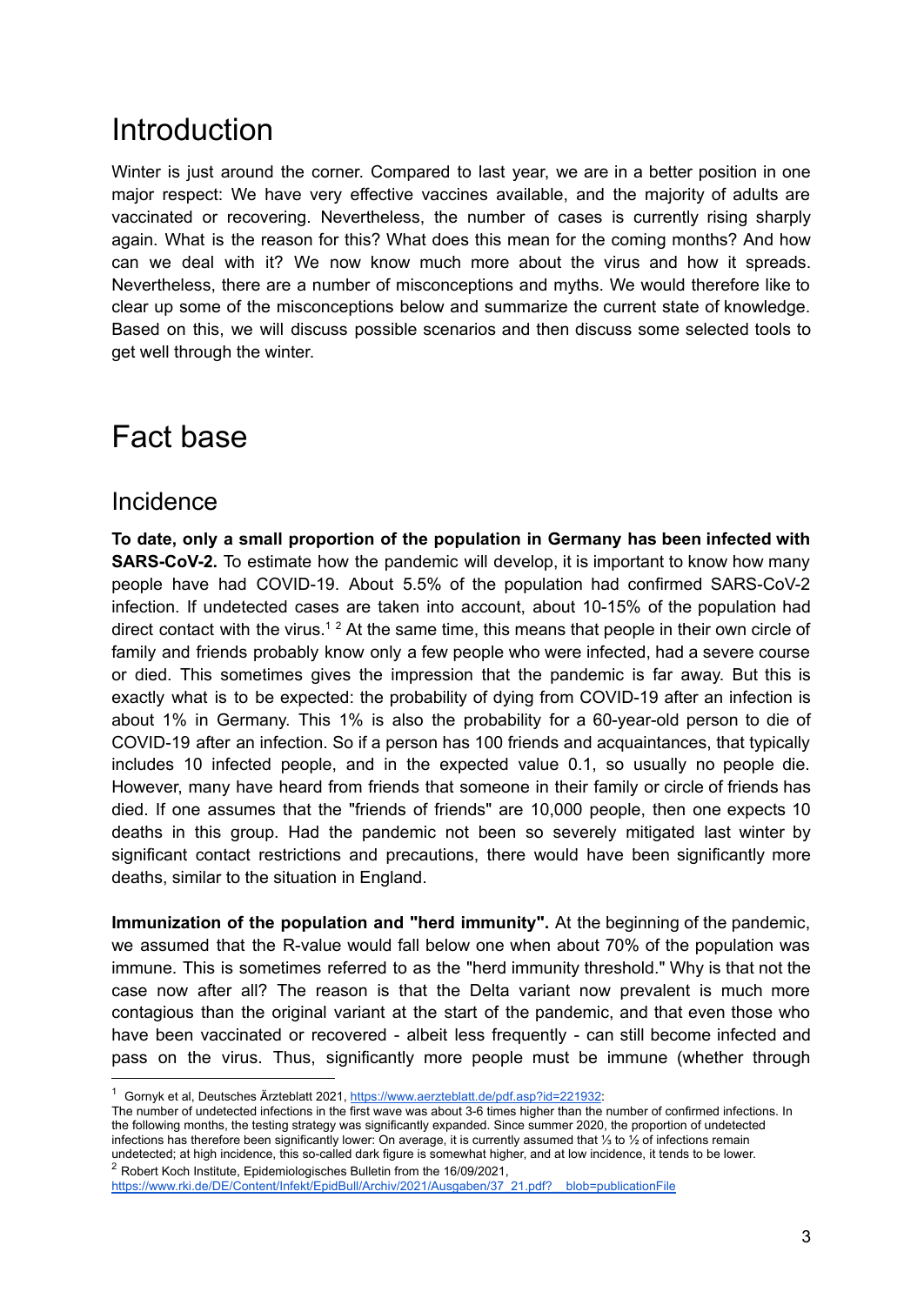vaccination or after infection) to keep incidence low even without maintaining additional measures.

This situation has far-reaching consequences. First, it affects the unvaccinated. This is because most of this group will inevitably become infected. If 20-30% of the population continue to be unprotected, there will be a correspondingly large number of severe courses and deaths in this group. In addition, the health care system remains permanently burdened (and, depending on the time course, overburdened) because of COVID-19, so that the care of all other patients is also limited. At the latest, when hospitals are significantly overloaded, further restrictions will become necessary - with the well-known consequences for our society.

**Protection after infection has so far contributed only slightly to herd immunity in Germany.** The heavy waves of infections during the last approx. 1.5 years have placed a considerable burden on hospitals and have led to significant regional excess mortality during this time - although only 10-15% of the population has been infected (see above). This shows that so-called "natural immunization" of the population - i.e., immunization as a result of SARS-CoV-2 infection - would not have been a realistic option for achieving herd immunity. In contrast, we can immunize 5% of the population per week with vaccination. For the majority of those people who permanently choose not to be vaccinated, infection will inevitably occur, with the known age-associated risks of severe courses, complications, and death. Overuse of the health care system thus depends to a considerable extent on the number of people who are vaccinated and the time period over which previously unvaccinated people - and especially unvaccinated people over the age of 60 - become infected.

**Incidence and new admissions to intensive care units continue to be very closely correlated.** Currently, approximately 0.8-0.9% of all individuals who test positive will require intensive care. This factor changes only slowly over time and can be estimated well from the data. This makes the incidence a useful early warning indicator, even if one does not know the fraction of undetected cases or the vaccination rate with complete accuracy.

### Limited capacity in intensive care units

**High incidence will overwhelm intensive care units.** Despite vaccination progress, there are still more than 3 million people over the age of 60 and more than 11 million between 18 and 59 who are not vaccinated. A small proportion of these have recovered. However, immunity wanes over time in both vaccinated and recovered people. As a result, there is a high number of people for whom SARS-CoV-2 infection is dangerous. For example, in the event of infection, an unprotected person aged 60 has a 2-3% chance of requiring treatment in an intensive care unit. A person 20 years younger has nearly 10 times less risk. If all previously unprotected people were to become infected this winter, we would have at least 3 times more people in ICUs than we did all of last winter. At the same time, due to staff being permanently overworked, leaving the clinics or reducing their working hours, the reserve capacity in the ICUs is much lower this winter than last winter. Due to staff shortages and reporting corrections, there are about 4000 fewer beds available than last year. So if the current surge is not slowed, ICUs will be overloaded for weeks and many other necessary surgeries and treatments will have to be postponed.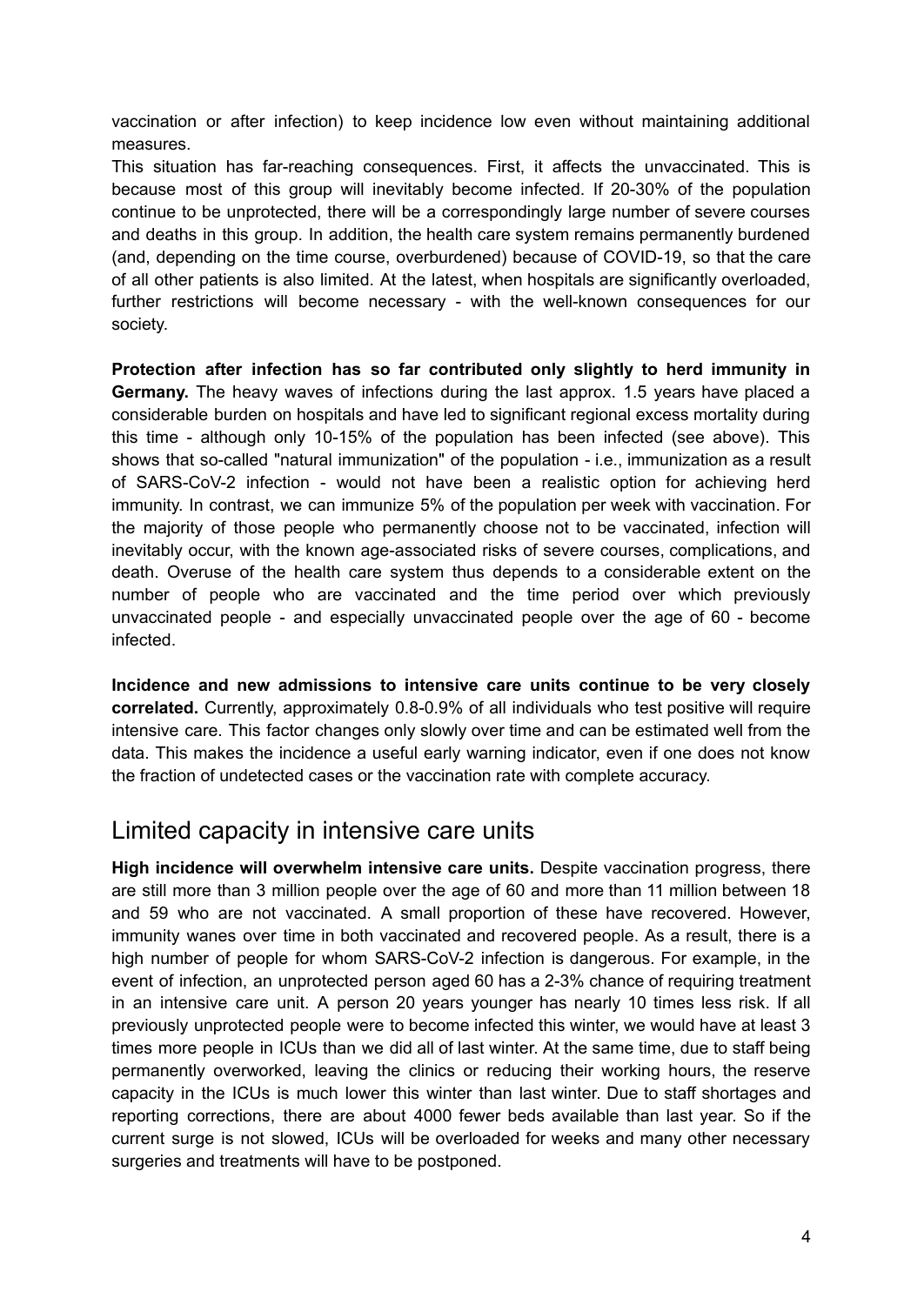**Intensive care units have little spare capacity.** Even at "normal times," i.e., even without COVID-19, ICUs are at capacity. In Germany, a typical ICU has a median of 12 beds. Therefore, an occupancy of more than 90% is to be considered critical, because 90% occupancy means that typically only one operable bed is still free. At a minimum, this buffer is needed so that unforeseeable and urgent cases, such as accident victims and people with acute heart attacks or strokes, can be cared for immediately. If a hospital has to turn down an emergency because of capacity, it can mean delays in acute care and a long transport. Regional congestion exacerbates the problem.

**In 2020, there were shortages in intensive care units.** It was reported that in 2020, only 3% of ICU beds were occupied by COVID-19 patients on an annual average. However, this average is misleading. While there were hardly any cases requiring intensive care in January, February, and May until October, and only southern Bavaria and Baden-Württemberg were affected in March and April, occupancy rates increased dramatically everywhere from November onward. Thus, spreading the extreme burden of the months of November and December mathematically over the entire year 2020 is of little help in assessing what is currently happening. In the current very dynamic infection situation, a very large number of patients are at risk of being infected in a short period of time.

The nursing shortage determines the bottleneck in the intensive care units, not a shortage of beds. A bed in an intensive care unit can only be operated if trained specialist staff are available. The shortage of staff on the wards is the real bottleneck and cannot be compensated quickly and easily. Intensive care training is costly and lengthy. In addition, a significant proportion of staff are burned out by the constant workload. In this respect, counting "vacant" beds is not purposeful. It is primarily a question of how many patients can be cared for in the long term without overburdening the staff.

**Influenza, RSV and other pathogens bring additional burden.** In the winter of 2020/2021, there were few infections with influenza or with other respiratory pathogens that can potentially cause severe illness, due to measures taken against the spread of SARS-CoV-2. At the peak of the last strong influenza wave in 2018, about 3,000 patients were in intensive care at the same time. If this were to happen again in the winter of 2021/2022, it would add to the current sharp increase in the number of COVID-19 cases.

For premature infants, babies and young children, infection with respiratory syncytial virus (RSV) and other pathogens from the group of paramyxoviruses and picornaviruses relatively often leads to symptomatic and also more severe courses, necessitating oxygen or even intensive care. Since RSV and other infections of infants and children did not occur last year, many children are now catching up with initial infections.<sup>3</sup> This is already currently causing a very significant burden on pediatric health care systems, while the effect of COVID-19 here is smaller.

The hygiene measures that protect against the spread of SARS-CoV-2 are even more effective at reducing the spread of influenza, RSV, and other viruses, and may also reduce or even completely prevent these waves in the coming winter - as was the case globally in 2020/2021. An initial infection with RSV - unlike influenza thanks to vaccination - cannot be prevented in principle, but only delayed. This is precisely where the hygiene measures come in.

<sup>&</sup>lt;sup>3</sup> Buda et al, ARE-Wochenbericht from calendar week 43 2021, [https://influenza.rki.de/Wochenberichte/2021\\_2022/2021-43.pdf](https://influenza.rki.de/Wochenberichte/2021_2022/2021-43.pdf)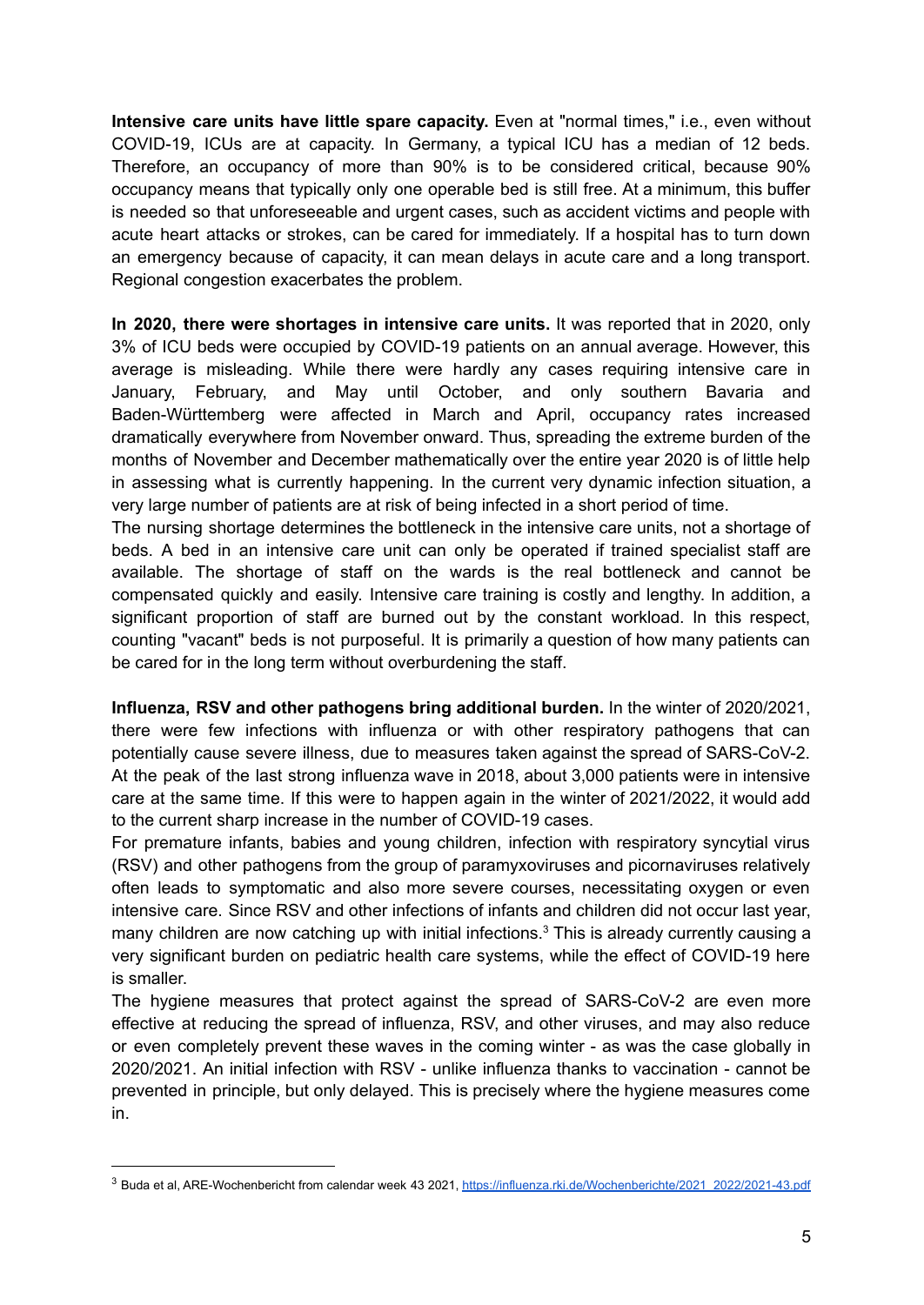### Spread

**The dual benefit of vaccination.** Vaccinations against COVID-19 not only protect the vaccinated person from infection and severe illness. They also reduce transmission of the virus from vaccinated persons to their contacts because vaccinated persons are less likely to become infected and are typically infectious for a shorter period of time. It is important for the entire transmission chain, and for preventing overuse of the health care system, to consider both protective effects.

**Protection against infection is very good, but diminishes over time.** Initially, protection by vaccination is about 90%, which means that a vaccinated person is about 10 times less likely to infect themselves. Even if the vaccinated person becomes infected, the risk of transmitting the virus to another person is further reduced. Overall, this gives recently vaccinated people about 20 times less chance of transmitting the virus than unvaccinated people. That is a lot. After about 5 months, the protection provided by the vaccination is still 50% to 70%, so the probability of becoming infected is only reduced by about a factor of 2-3. (The exact values depend on vaccine, age, virus variant, and other aspects). The decline in vaccination protection is one of the reasons why the number of cases is currently rising. Protection against a severe course also declines with increasing interval to vaccination, albeit at a higher level (initially around 98% with Comirnaty, 90% after 5 months, so it declines from a protection factor of 50 to a protection factor of 10). <sup>4</sup> This protection can be significantly increased by a third vaccination. Natural infections after vaccination can also improve protection. Recovered individuals are likely to have similarly good protection against infection as vaccinated individuals. Vaccination of persons who have already experienced SARS-CoV-2 infection can further increase protection, so that it then significantly exceeds protection in fully vaccinated persons.

**Unvaccinated individuals, as well as those with declining immune protection, contribute to the pandemic.** No vaccination provides 100% protection, including that against COVID-19. This is just as no medicine works with 100% certainty, or - using an everyday example to illustrate this - the airbag in a car does not protect 100% against injury in the event of an accident. It is possible for a vaccinated person to become infected, although less likely than for an unvaccinated person. The number of breakthrough infections is often interpreted as a failure of vaccination. However, this does not take into account that the group of vaccinated persons is significantly larger than the group of unvaccinated persons. The protective effect of vaccination is still considerable. According to the Robert Koch Institute, protection against hospital admission in calendar weeks 40-43 2021 is approximately 89% (age 18-59 years) and approximately 85% (age ≥60 years), respectively, and protection against treatment in intensive care units is approximately 94% (age 18-59 years) and approximately 90% (age ≥60 years), respectively. <sup>5</sup> On average, when an unvaccinated person becomes infected, it results in a hospital burden that is about 3-10 times higher than when a person becomes infected despite being vaccinated. You can also see this in the current incidence rates presented separately by vaccination status. This is

<sup>4</sup> Barda et al, The Lancet 2021, [https://www.thelancet.com/journals/lancet/article/PIIS0140-6736\(21\)02249-2/fulltext](https://www.thelancet.com/journals/lancet/article/PIIS0140-6736(21)02249-2/fulltext) and Tartof et al, The Lancet 2021, [https://doi.org/10.1016/S0140-6736\(21\)02183-8](https://doi.org/10.1016/S0140-6736(21)02183-8)

<sup>5</sup> Robert Koch Institute, Wöchentlicher Lagebericht from the 04/11/2021,

[https://www.rki.de/DE/Content/InfAZ/N/Neuartiges\\_Coronavirus/Situationsberichte/Wochenbericht/Wochenbericht\\_2021-11-04.](https://www.rki.de/DE/Content/InfAZ/N/Neuartiges_Coronavirus/Situationsberichte/Wochenbericht/Wochenbericht_2021-11-04.pdf?__blob=publicationFile) [pdf?\\_\\_blob=publicationFile](https://www.rki.de/DE/Content/InfAZ/N/Neuartiges_Coronavirus/Situationsberichte/Wochenbericht/Wochenbericht_2021-11-04.pdf?__blob=publicationFile)

These numbers hold specifically for these calendar weeks.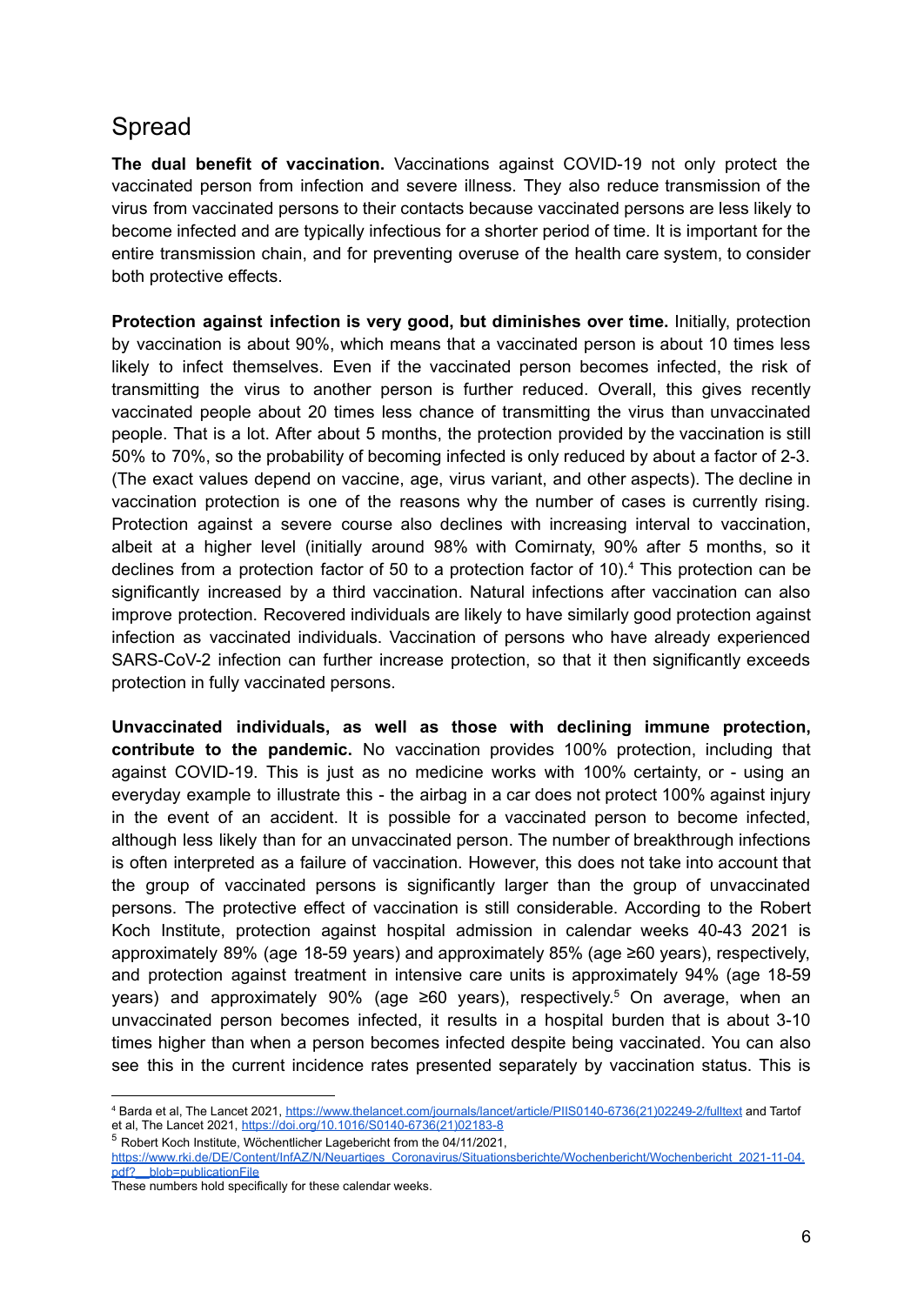why hospitals sometimes talk about a pandemic of the unvaccinated. You see this effect in all age groups.

At the same time, the younger half of the population would not overload ICUs on their own, since the probability of becoming seriously ill also increases by a factor of 3-10 for every 20 years of age. So for the hospital burden, 20 years of age difference is similar to the difference between vaccinated and unvaccinated. Could we conclude that it doesn't matter if younger people get infected? Apart from the ethical aspect that children under 12 years of age do not yet have a good opportunity to protect themselves, a second aspect is very important: vaccination plays a decisive role for the spread, and thus for the incidence in all age groups.

**Stabilizing case numbers is even more difficult at high incidence than at low incidence.** Some people intuitively think that we can have more contacts (or "freedoms") if we accept that hospitals are full. The common argument is that in order to protect some people, we should not accept such burdensome restrictions. But there is a misunderstanding here as long as there is a threat of overwhelmed hospitals. If the number of cases is allowed to rise until the hospitals are overloaded, the R-value must be stabilized at 1 at that point at the latest. Stabilization needs just as many precautions at high case numbers as at low case numbers, as long as "natural immunization" contributes very little. The point then is that the effective R-value must be 1, meaning that each person has only enough contacts to infect a maximum of one person, should that person be unknowingly infected.

**SARS-CoV-2 will, in all likelihood, become endemic.** So, sooner or later, basically every person will come into contact with the virus. The decision each person makes is whether or not to protect themselves by vaccination beforehand. Due to the fact that not enough people have been protected so far, it is not yet possible to completely lift the precautionary measures without significantly overloading the hospitals.

So will vaccination have to be repeated every fall in the future? We don't know yet. It depends on how long the protection against a severe course lasts and whether there is a risk of too many people getting sick at the same time.

# **Scenarios**

Many tools are now available for pandemic control, which will be discussed in detail below. In the following, some possible scenarios are developed from these, showing examples of possible combinations of instruments and the resulting consequences.

#### **Scenario "Business as usual!"**

*Assumptions*: Incidence continues to rise with an R-value of 1.2 and slows down only very slowly due to further voluntary restrictions and increased caution by individuals. There are no measures other than in October 2021 in Germany. Vaccination and "boosting" by third dose vaccination is progressing at the current rate of just under 1.5% vaccinated per week.

*Consequences*: Weekly incidence increases to many hundreds per 100,000. Vaccination or booster rates are +10% higher after 7 weeks. Overall "natural immunization" reaches about +10% after seven weeks (variable, depending on incidence). This improved immunity (+20%) in the population is reduced by a waning immune response in the other parts of the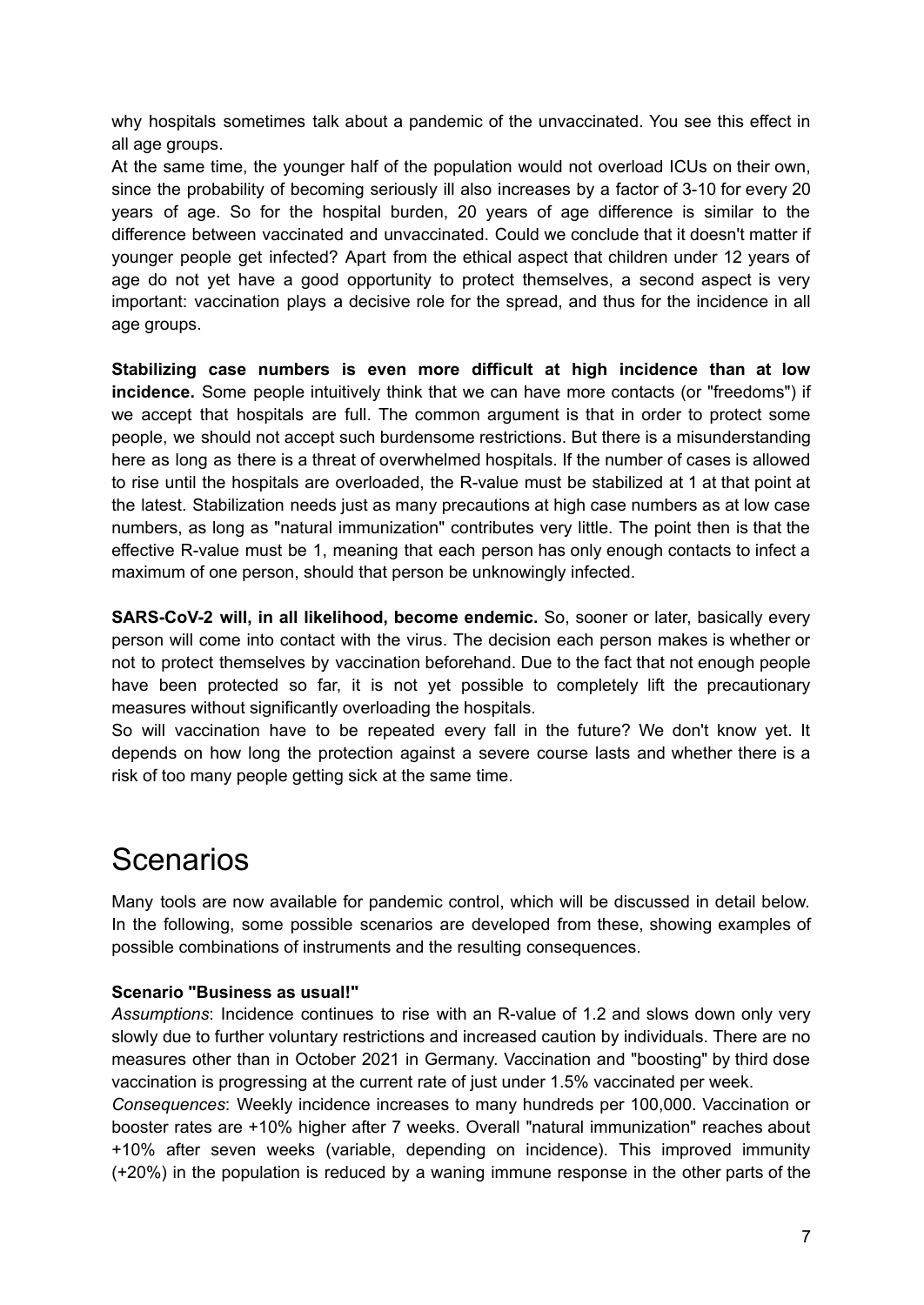population. Thus, overall immunity is somewhat improved. Whether it is sufficient to significantly reduce infection dynamics will vary by region. In regions that already have 80% vaccinated, it may be enough. Nevertheless, hospitals are overwhelmed primarily because of the vulnerable and unprotected. There are likely to be delays and bottlenecks in hospital care and emergency care locally. At that point, at the latest, we need to think about changing our strategy.

*In short*: Not deciding is also a "strategy" and would probably lead to an overwhelming of the health care system.

#### **Scenario: "The capacity limit of the health care system"**

*Assumptions*: The capacity limit of the health care system is used as a benchmark for action. That is, in addition to hygiene measures and  $2G/3G<sup>6</sup>$ , there are other restrictions, possibly locally adjusted, if the health care system is overwhelmed. If some relief occurs, these measures are relaxed again.

*Consequences*: Weekly incidence continues to rise until the additional measures take effect, but can eventually be stabilized and possibly reduced. The incidence is typically a few hundred infected persons per 100,000. There is some booster and vaccination progress, and about 1% natural immunization per week. If the boosting and vaccinating is brisk, it may be sufficient after a few weeks to relax measures somewhat (regionally). Hospitals are clearly and long-term burdened and bottlenecks may occur locally. The exact development depends heavily on the implementation of the measures. If the premise is to significantly tighten measures only at the limit of the health care system, then regulation is difficult because there is no room for maneuver.

*In short*: Vaccination or booster progress, in particular, determines the necessary measures. Until immunization is sufficiently high, boosted measures and testing strategies can stabilize incidence. However, the burden on the health care system is considerable and will remain high for some time due to the large number of unprotected persons, the long hospitalization times of younger patients in particular, and the slow decline in incidence.

#### **Scenario: "Vaccination and booster offensive"**

*Basis*: As the effect of the vaccination against a severe course and against infection decreases with time, especially vulnerable persons who were vaccinated early are currently no longer so well protected. A booster vaccination increases protection against severe course and contagion by another factor of about 10. This is considerable. In Israel, about 50% of people have been boostered. That was enough to break the wave there. In Germany, a similar effect could probably be achieved. So the faster you boost, the sooner the wave can be broken. The current vaccination speed is far from sufficient for this. If it were possible to boost around 7% of the population per week, 50% of people would be much better protected before Christmas. As long as there are not enough vaccination opportunities, the STIKO recommends clear prioritization. To accelerate vaccination, very low-threshold vaccination offers, mobile vaccination teams, vaccination at company doctors, and possibly vaccination offers in stores or pharmacies, accompanied by clear communication also via local influencers, would help. To reach 50% quickly, the six-month limit on boosters would need to be interpreted less strictly. In parallel to boosting, the population that has not yet been vaccinated can also be reached at a low threshold.

<sup>6</sup> 2G="geimpft oder genesen"="vaccinated or recovered" means that access to events or locations requires immunity against COVID-19 from vaccination or past infection. 3G="geimpft, genesen, oder getestet"="vaccinated, recovered, or tested" extends the access to people who have recently been tested negative for COVID-19.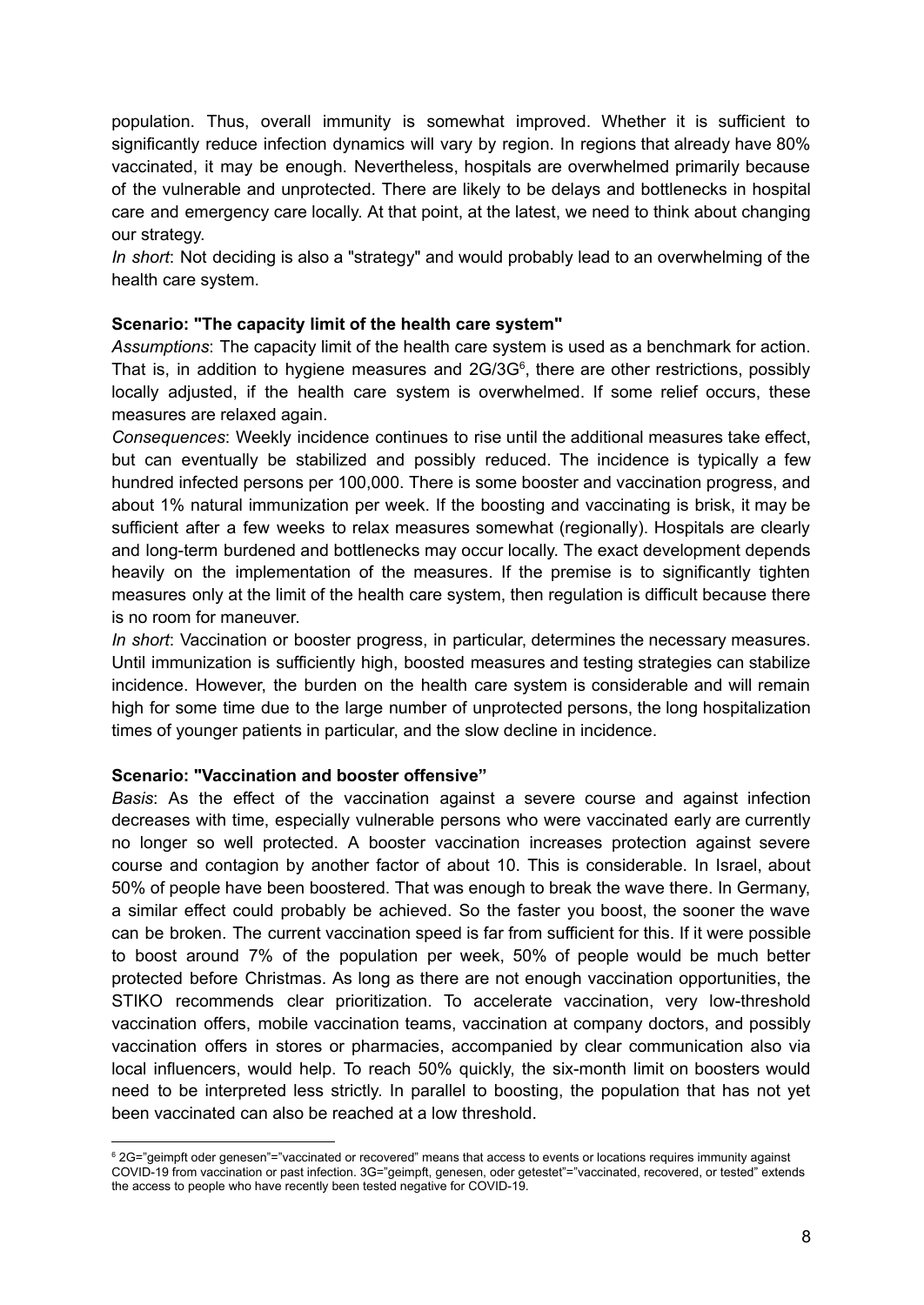*Impact*: Boosting 50% of the population can make a significant contribution to breaking the wave in all probability. The effect will be seen successively in the incidence and also the admissions to the intensive care units. Immune protection will then be high enough to get through the winter with basic measures.

*In short*: Boosting is a very effective measure to break the current wave.

#### **Notes**

In the scenarios, vaccinating and boosting in particular show a lasting effect. Other measures serve to bridge the gap. It should be noted here:

- The known hygiene measures achieve a good effect when done correctly, but do not appear sufficient on their own at this time.
- 2G and 3G restrictions alone will not be enough if they are not supported by other measures. The reasons include private visits and household contacts, which are not covered by 2G/3G. In Austria, it is being discussed to largely prevent private visits for unvaccinated persons above a certain incidence; in simulations, this shows very good effects. We cannot judge whether this is politically expedient and/or enforceable by the state.
- Regular massive testing would have to be on the order of one test per person per week and would have to include contact tracing and quarantine to significantly reduce spread. However, this is so logistically complex and costly that implementation does not seem realistic. Targeted use in suspected cases, before meetings with vulnerable individuals, in large groups, or in groups with high transmission (students without vaccine protection) can protect these individuals.
- If there is a need to reduce an acute overwhelming of the health care system, an "emergency circuit breaker" may be necessary and helpful (see below). It is important to plan it early and implement it as strongly as possible so that the payoff is disproportionately high. In principle, it can also be applied to preemptively reduce the burden on the health care system. A half-hearted emergency circuit breaker misses its mark.

# Pandemic toolkit for the coming winter

The most effective tool we have against the virus is vaccination. The more people who get vaccinated or booster vaccinated, the less the virus will spread and the less the intensive care units will be burdened. Thus, fewer other measures and restrictions would be needed. However, if the vaccination gap is large, measures are inevitable to avoid overwhelming the healthcare system. We therefore explain below an overview of measures and make their mechanisms and effectiveness understandable. Most of the measures are well known, and we do not claim to be exhaustive.

We emphasize that these mechanisms and their effectiveness depend heavily on how well they are (or can be) implemented. Whether a particular mandatory measure is justified must ultimately be determined in a democratic balancing of interests. All measures that restrict or prohibit are simultaneously protective of others and give those individuals the freedom to protect themselves and the health care system.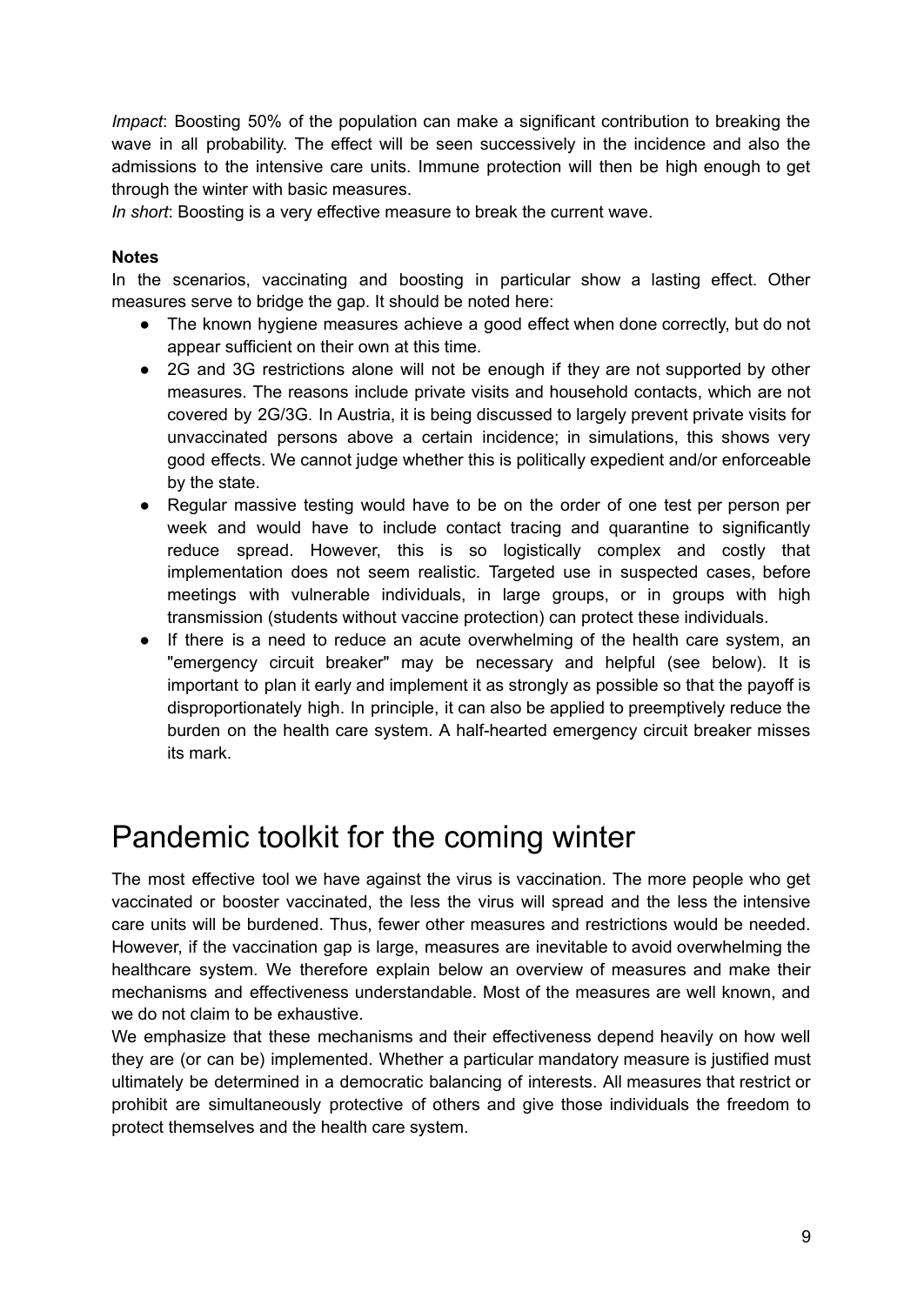### Vaccinating and boosting

**Vaccinating and boosting is a very powerful tool for preventing severe courses.** Three groups are particularly important for booster vaccination:

- 1. Individuals with immune deficiencies. In these individuals, vaccination has sometimes not triggered immunity, so protection must be built up in the first place through a timely booster vaccination.
- 2. Elderly people, or people with certain risk factors. According to findings from Israel,<sup>7</sup> the biological age, not strictly the calendar age, is decisive for the risk of becoming seriously ill from a breakthrough infection. That is, people with certain pre-existing conditions can in some cases become severely ill with COVID-19 even despite having received two vaccinations. Since this same vulnerable group was also the first to be vaccinated in the spring 2021 vaccination campaign, booster vaccination is particularly helpful for them in the current situation.
- 3. Health care workers and caregivers. Booster vaccination in this group can significantly reduce the spread of the virus and thus transmission to those for whom there is a duty of care, and thus is important for protecting vulnerable individuals.

A large study from Israel<sup>8</sup> compared individuals with and without the third dose vaccination, and showed that the number of hospitalizations is reduced by a factor of just over 10 again after the third vaccination (92% effect) - in principle in each group. The total number of hospitalizations avoided is particularly high in the elderly and in people with multiple risk factors<sup>9</sup>: people with risk factors have well over a tenfold greater risk of needing hospitalization compared to those without; as the number of risk factors increases, this risk increases significantly. This clearly shows that boosting the elderly part of the population as well as people with risk factors can make a very strong contribution to relieving the burden on hospitals. In Germany, however, the effect could be somewhat smaller than in Israel, because in Germany the interval between the first and second vaccination is longer. Nevertheless, a very strong effect can be assumed.

**Booster vaccination is a very powerful tool for pandemic containment.** Booster vaccination not only restores the protection that was present shortly after the second vaccination, but significantly surpasses it. Therefore, individuals are better protected after booster vaccination and are likely to be protected longer. Protection against infection and transmission of the virus is also better by a factor of 10 in the booster vaccination group than in the twice-vaccinated group. Israel, with a booster of 50% of the population, very quickly and significantly pushed back the wave there in August. So a consistent booster campaign can very likely slow down a wave in Germany as well, if enough people are reached quickly. However, last summer we vaccinated a maximum of 1% of the population per day (Oct/Nov 2021: 0.2% per day). So it would take at least 7 weeks to reach 50%. It will take correspondingly longer for hospitals to be relieved. In order to maximize the impact of the boosters, it is very important to first refresh the vulnerable groups mentioned above and to return to a high immunization coverage rate overall.

**Global solidarity.** Despite the high benefits of booster vaccinations, it remains especially important to provide good access to vaccine doses to countries that do not yet have high

<sup>7</sup> Barda et al, The Lancet 2021, [https://www.thelancet.com/journals/lancet/article/PIIS0140-6736\(21\)02249-2/fulltext](https://www.thelancet.com/journals/lancet/article/PIIS0140-6736(21)02249-2/fulltext)

<sup>&</sup>lt;sup>8</sup> Barda et al, The Lancet 2021, [https://www.thelancet.com/journals/lancet/article/PIIS0140-6736\(21\)02249-2/fulltext](https://www.thelancet.com/journals/lancet/article/PIIS0140-6736(21)02249-2/fulltext)

 $9$  These include pre-existing conditions such as asthma and cancer, as well as factors such as pregnancy and obesity.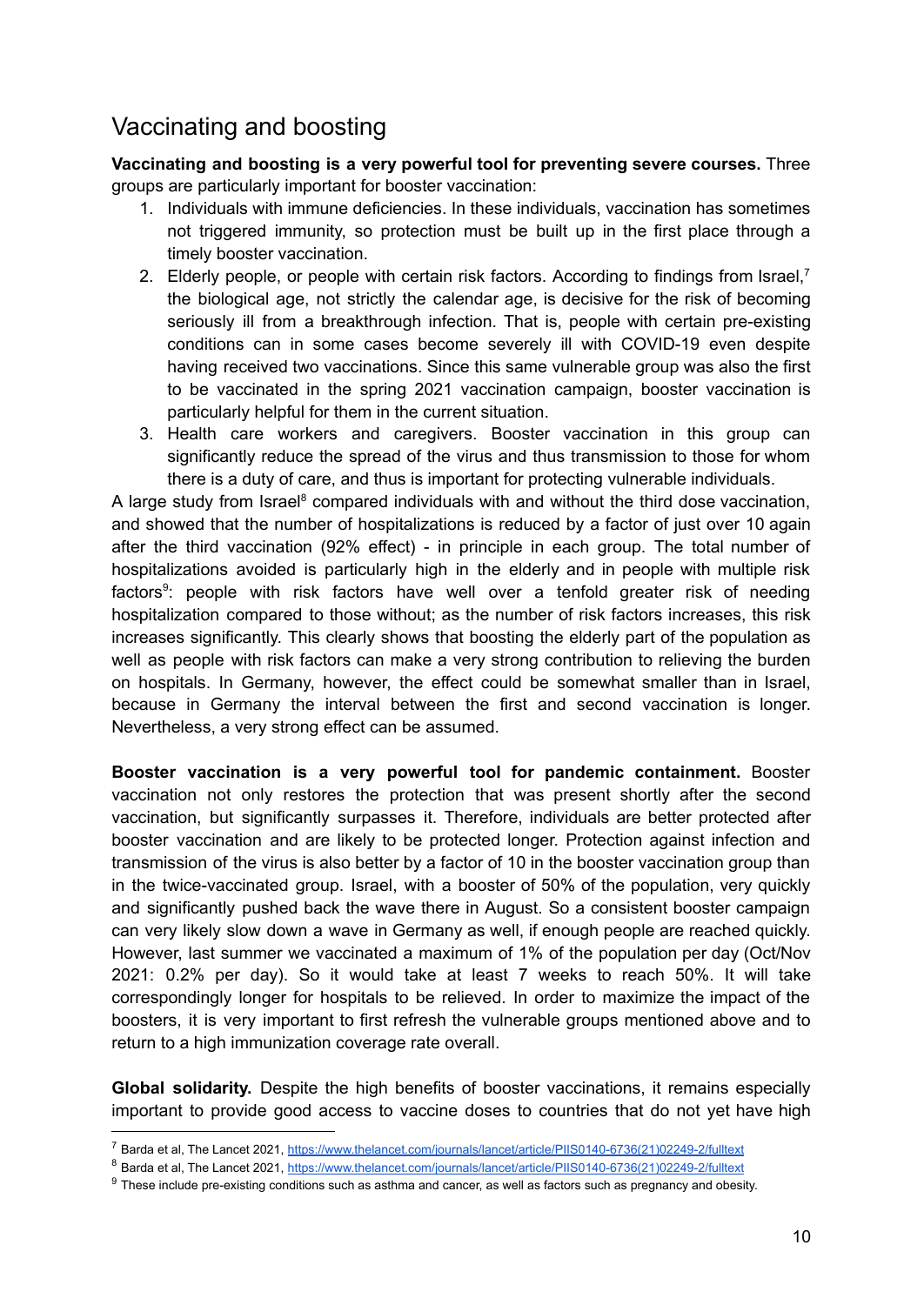vaccination coverage. The World Health Organization's COVAX program is available for solidarity-based purchase of additional vaccine doses. But even beyond that, there is much to be done to bring about a more equitable global distribution of vaccines and other resources. 10

**Higher vaccination rates can be achieved through low-threshold vaccination offers and good communication.** In addition to booster vaccination, it should not be forgotten that increasing the vaccination rate among those who have not yet been vaccinated is of great importance - especially among the older half of the population. It is becoming clear that further growth in vaccination rates is now very slow. At the current vaccination rate, it is questionable whether it can even compensate for the decline in protection against infection that occurs with the interval between vaccinations. Contributing to the current low vaccination rate have been differences in vaccination readiness among the population as well as aspects of vaccination campaign implementation. A core aspect is to ensure easy and low-threshold access to vaccination also in the long term, together with a convincing information strategy that takes into account the diversity of the population. Increased discussions with the general practitioner can clarify open questions. Mobile vaccination teams, multilingual information in various information channels and cooperation with local institutions and influencers, such as religious communities, sports clubs and primary care, are an essential part of this strategy. Clear communication is essential and trust in government and science helpful.

**In the long term, universal mandatory vaccination is not necessarily effective.** Given concerns about overwhelmed hospitals, it is understandable that calls for mandatory vaccination are growing louder. For a general vaccination requirement to be effective, few exceptions must be allowed, severe penalties must be imposed, and enforcement must work across the board. If this is not the case, then in the current polarized situation, there is a risk that a general vaccination requirement will deter hesitant people, and will not reach convinced vaccination opponents - because they would then rather pay the fine than be vaccinated. It is therefore unclear what effect a general vaccination obligation would have. A duty to vaccinate those who care for vulnerable groups must be viewed in a different light.

**Mandatory vaccination in the workplace.** What already exists today in certain institutions is the rule that only vaccinated or recovered persons are allowed to work there. This is the case, for example, in occupations that require close physical proximity to other people. This is especially true when it comes to vulnerable groups, such as in the healthcare and nursing sectors. This requirement is not to be equated with an obligation to vaccinate. Even if employers are allowed to terminate employees who do not want to be vaccinated (and cannot be employed elsewhere), they are not allowed to require them to be vaccinated. This is a small but important distinction. This poses significant challenges for workplace cohesion and community cohesion.

<sup>&</sup>lt;sup>10</sup> Kienzler and Prainsack, Stiftung Entwicklung und Frieden 2021,

[https://www.sef-bonn.org/fileadmin/SEF-Dateiliste/04\\_Publikationen/GG-Spotlight/2021/ggs\\_2021-02\\_de.pdf](https://www.sef-bonn.org/fileadmin/SEF-Dateiliste/04_Publikationen/GG-Spotlight/2021/ggs_2021-02_de.pdf)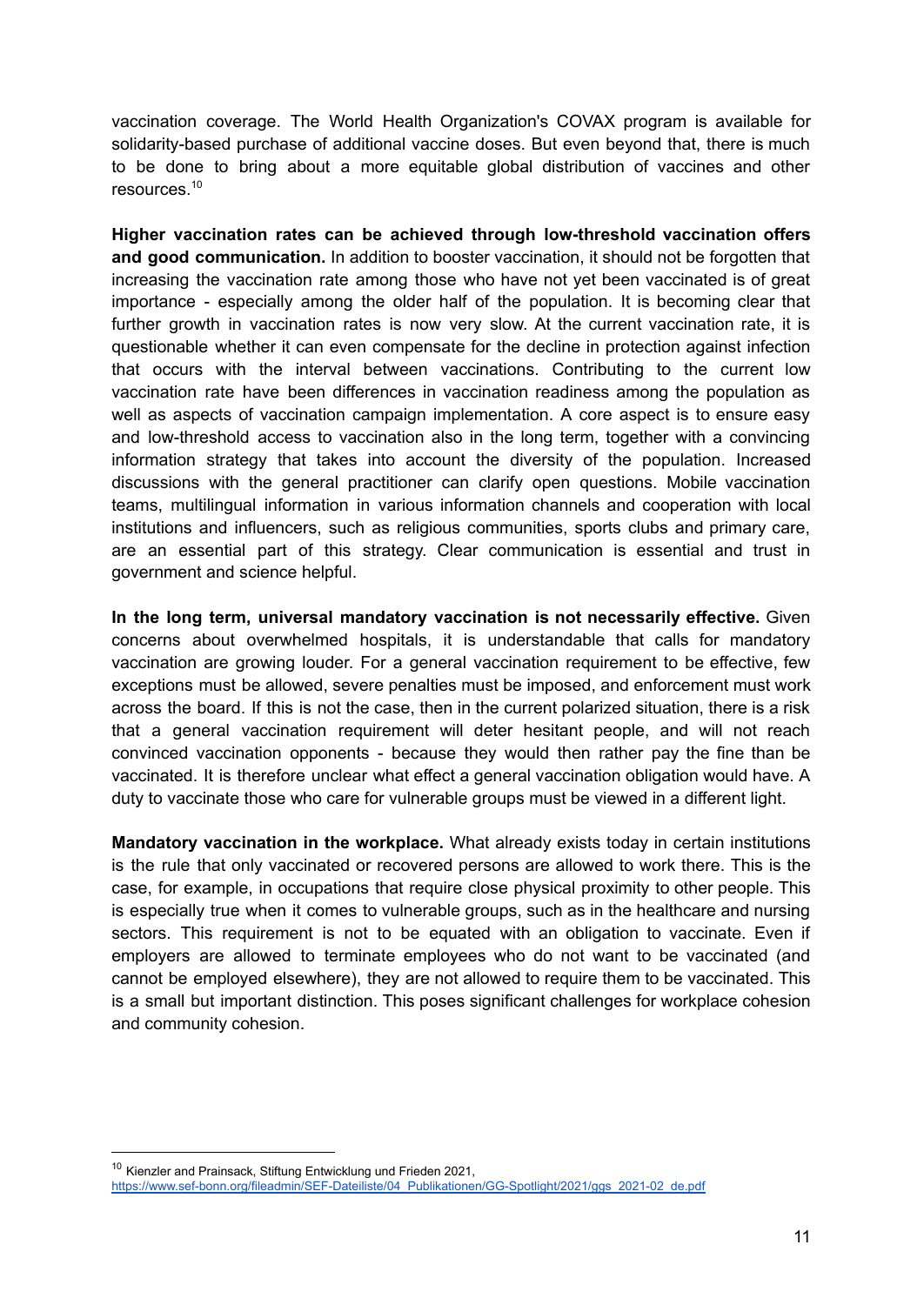### **Testing**

**PCR testing.** PCR testing remains the most sensitive and specific test for SARS-CoV-2. For example, a PCR test should be performed if the patient is symptomatic, regardless of previous vaccination or infection, or if the patient has had contact with a confirmed COVID-19 case. Because of its high sensitivity, PCR testing can identify infections as a preventive measure prior to encounters. How effective the use of testing is in prevention depends on implementation. For PCR testing no more than 24 hours old, it can be expected to detect roughly 90% of infectious individuals in practice (depending on the time since sample collection). Rapid antigen tests are somewhat less sensitive. They detect about 50-75% of individuals detected by a PCR test, and among them especially those with high viral loads. In particular, self-administered rapid tests have the advantage of costing little and being more readily available.

**Rapid antigen tests are useful but do not provide complete certainty.** Rapid antigen tests cannot reliably detect all infections. In particular, at the beginning of an infection, if the test is performed incorrectly, or if the infection is asymptomatic, the risk increases that a person will get a negative test result when in fact there is an infection (false negative). The user should therefore never be lulled into a false sense of security. Nevertheless, rapid tests, when used correctly, can detect on average about half of the infected individuals<sup>11</sup> that a PCR test would also detect. For highly infectious and newly symptomatic individuals, the detection rate by rapid tests is probably even higher. Rapid tests are therefore suitable as a low-threshold safety measure to detect infections, especially in suspected cases.

If, in theory, every person were to take about one rapid test per week in the current situation, the pandemic could be contained. This is also shown by the example of Slovakia, where mass testing has achieved a prevalence reduction of 80%. 12 In addition, it would of course be necessary that a potentially positive result is promptly verified by PCR testing and that contact tracing, isolation and quarantine are carried out quickly and reliably. However, contact tracing is not feasible by the public health service at high incidence. And a false negative result risks neglecting necessary hygiene measures such as wearing a mask. Also, about half of the population seems to rarely or never test. One of the reasons is socioeconomic consequences: Those who fear severe disadvantages at work or in their private lives have an incentive not to get tested. To increase the willingness to test, socioeconomic risks must be reduced, for example, through consistent employee protection or financial compensation.

**Costs and benefits of a testing strategy.** The cost-benefit ratio of testing depends on the cost of a test and the number of cases detected per test used. With a weekly incidence of about 100 per 100,000, a maximum of one in 1,000 tests is expected to be true-positive. These values are in line with empirical evidence.<sup>13</sup> If the cost per test is used, the cost for each positive case detected can be calculated. The advantage of testing in schools and workplaces is that you reach large parts of the population. Of the positive rapid tests in

<sup>11</sup> Osterman et al, Medical Microbiology and Immunology 2021, [https://www.springermedizin.de/covid-19/diagnostik-in-der-infektiologie/evaluation-of-two-rapid-antigen-tests-to-detect-sars-cov-](https://www.springermedizin.de/covid-19/diagnostik-in-der-infektiologie/evaluation-of-two-rapid-antigen-tests-to-detect-sars-cov-2-in-a-/18773354)[2-in-a-/18773354](https://www.springermedizin.de/covid-19/diagnostik-in-der-infektiologie/evaluation-of-two-rapid-antigen-tests-to-detect-sars-cov-2-in-a-/18773354)

<sup>12</sup> Pavelka et al. Science 2021, <https://www.science.org/doi/full/10.1126/science.abf9648>

<sup>&</sup>lt;sup>13</sup> Frankfurter Allgemeine Zeitung from the 02/11/2021,

<https://zeitung.faz.net/faz/rhein-main/2021-11-02/wenige-positive-tests-an-schulen/683549.html?GEPC=s3>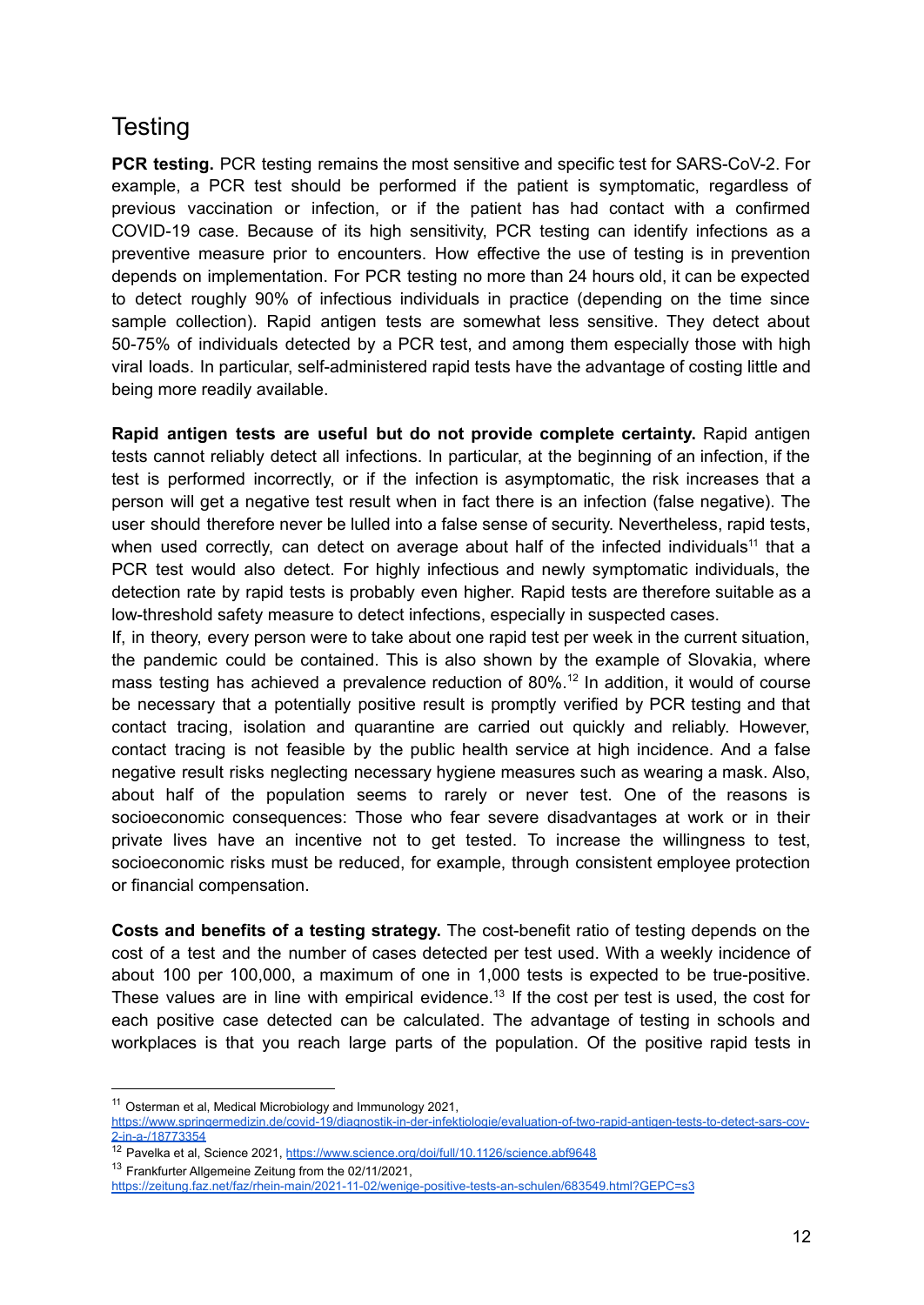schools, just over 60% were confirmed by PCR testing.<sup>14</sup> Overall, this indicates that testing strategies in schools and workplaces can be helpful for transitional phases, especially when incidence is high. Here, well-conducted self-tests also help thanks to their good availability.

### The impact of non-pharmaceutical interventions

**2G and 3G events**: The goal of 2G and 3G is to reduce the risk of infection at face-to-face meetings and gatherings. There are three effects to distinguish here.

- Both approaches, 2G and 3G, have the advantage of reducing the number of infected people coming to an event. The incidence <sup>15</sup> at the event is thus reduced. In vaccinated persons, incidence is currently (Oct/Nov 2021) about 4 times lower than in unvaccinated persons; this reduces incidence at a 2G or 3G event (depending on vaccination rate). A rapid test can detect  $\frac{1}{2}$  to  $\frac{3}{4}$  of infectious individuals. Thus, if testing is done well (test finds ¾ of infectious persons), there is not much difference between 2G and 3G in terms of infectious persons.
- 2G has the advantage over 3G that if an infectious person participates, fewer people will be infected, since vaccinated or recovered participants are 3-10 times less likely to become infected. However, the effect of 3G compared to 2G is not a factor of 3-10, but depends on the proportion of unprotected people at the event. If we assume that ⅓ of the people are unprotected, then the expected number of infections is reduced by about a factor of two with 2G compared to 3G. However, here too, it is mainly unprotected persons who become infected and who then also have less protection against a severe course. 16
- Less severe courses: Among infected persons, a vaccinated person has a significantly lower probability of having a severe COVID-19 course than an unprotected person. Thus, 2G further reduces the number of persons who have a severe course. The exact effect size is not easy to estimate. This is because the groups of vaccinated and unvaccinated people naturally meet outside events - and the virus can be transmitted to the unprotected people there.

Three aspects also need to be considered: (1) Whether 2G or 3G, for measures to work, they must be implemented consistently. (2) If persons who are neither vaccinated nor recovered are excluded from 2G events, then these unprotected persons may meet in a different context and have an increased risk of infection there. (3) Furthermore, it matters in how many areas of life 2G, 3G, or just no restrictions apply to estimate the overall impact. 3G in the workplace would have the advantage of regularly testing unprotected individuals from a wide range of population groups.

If masks are not used at a 2G event *or* if events are larger, the advantage of 2G over 3G in terms of transmission of infection may be offset.

Assumption factor 3 reduction: ⅔ \* ⅓ + ⅓ =5/9 = 0.55 → slightly half as many infections for 2G instead of 3G.

<sup>14</sup> Frankfurter Allgemeine Zeitung from the 02/11/2021,

<https://zeitung.faz.net/faz/rhein-main/2021-11-02/wenige-positive-tests-an-schulen/683549.html?GEPC=s3>

 $15$  Explicitly: the probability that a vaccinated person will test positive

<sup>16</sup> Assumption: ⅔ of individuals are recovered or vaccinated. For the calculation, we assume that the incidence is the same for recovered/vaccinated versus unprotected+test.

Then the following reduction in the expected number of infections is expected for 2G versus 3G:

Assumption factor 4 reduction: ⅔ \* 1/4 + ⅓ =3/6 = 0.5 → half as many infections with 2G versus 3G.

Assumption factor 10 reduction: ⅔\*1/10 + ⅓ =12/30 = 0.4 → slightly half as many infections with 2G instead of 3G.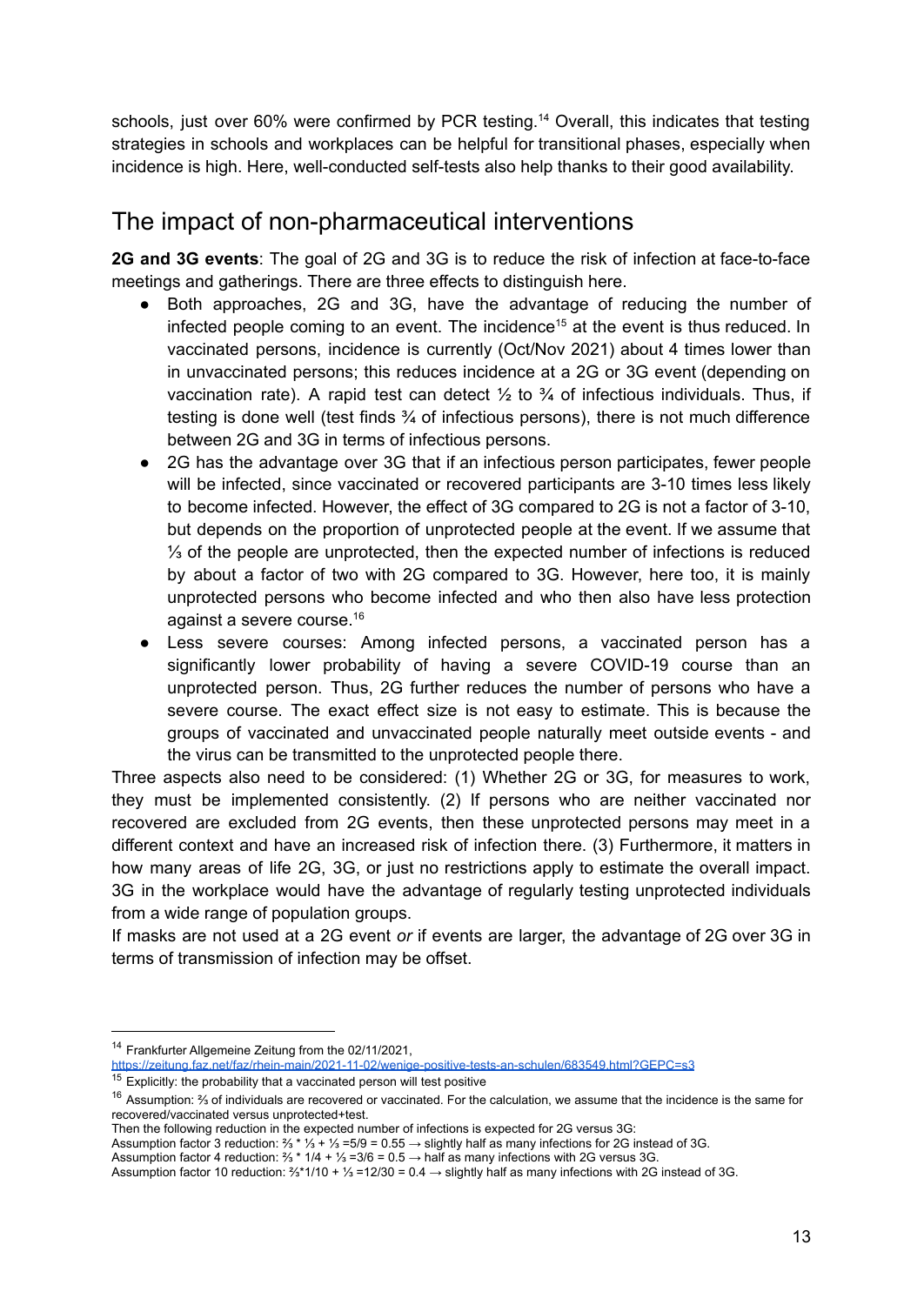**2G or 3G with mandatory testing for all participants.** In addition to 2G or 3G, a test can in principle also be required of vaccinated and recovered participants. This further reduces the likelihood of an outbreak compared to 2G or 3G alone, as even fewer infectious people attend an event. For 2G, the reduction factor is the same as the effectiveness of the selected test for vaccinated individuals (see section on testing). In the case of testing all (3G+test), an effective impact factor is somewhat lower compared to 3G, since only the vaccinated and recovered persons are additionally tested, and here the probability of a positive test result is lower. However, the cost and effort of testing must be considered, as well as the effect on vaccination readiness.

**Event size is important.** For events with little mixing (such as fixed seating or very good ventilation), the number of infected people increases linearly with event size. For heavy mixing, the number of infected people increases on average quadratically with the number of guests. Heavy mixing means that everyone is in contact with each other or that infection can spread evenly to everyone via aerosols and poor ventilation. Thus, doubling the size of the event can result in a fourfold increase in expected infections.<sup>17</sup>

**Indoor spaces with high densities of people.** High probabilities of infection exist primarily in indoor spaces with high densities of people. And this applies not only to indoor restaurants or clubs, for example, but also to receiving guests in private homes, as well as to meetings and gatherings at work. Less problematic are large halls, where people are distributed over the available space and ventilation is good. It is important that such potential infection contexts be mitigated as much as possible. The measures to do this are well known: Reduce people densities, ventilate well, test beforehand, and wear masks.

In simulations<sup>18</sup>, we find that self-testing before 40% of all encounters (followed, of course, by self-isolation if the test is positive) would at least stabilize the current infection dynamics if everyone, including the vaccinated, participated in the process. For example, all employers could actively distribute self-tests in sufficient numbers on a weekly basis; some employers already do this on their own initiative. Relying only on vaccination (without boosters) for high densities of people indoors, however, is unfortunately not enough for this winter.

**Schools, childcare and educational institutions.** All prevention and containment measures help avoid childcare and school closures. To adequately reduce the spread of the virus even in open schools, good ventilation, targeted use of air purifiers, incidence-based mandatory masking in all types of schools during class time, hygiene measures, testing, and cohorting are effective. Among tests, PCR tests are more sensitive in practice, detecting about twice as many infected children. Pool testing in the form of the lollipop method is helpful in enabling PCR testing across the board. It can also be shown that regular testing at schools and subsequent quarantine of infected students and their families greatly helps to control the spread of the pandemic not only at schools but throughout the population.

**Emergency circuit breaker:** Bundled measures are much more effective in reducing the number of cases quickly and significantly.

 $17$  This is because two probabilities or rates are doubled, (1) the probability of an infectious person attending the event is doubled, and (2) a doubling of the people who (could) become infected at the event. This is true when there is a high degree of mixing, i.e., when everyone has direct contact with each other and/or the aerosols spread throughout the room in such a way that everyone is reached.

<sup>&</sup>lt;sup>18</sup> Müller et al, MODUS-COVID Bericht from the 22/10/2021, <https://doi.org/10.14279/depositonce-12510>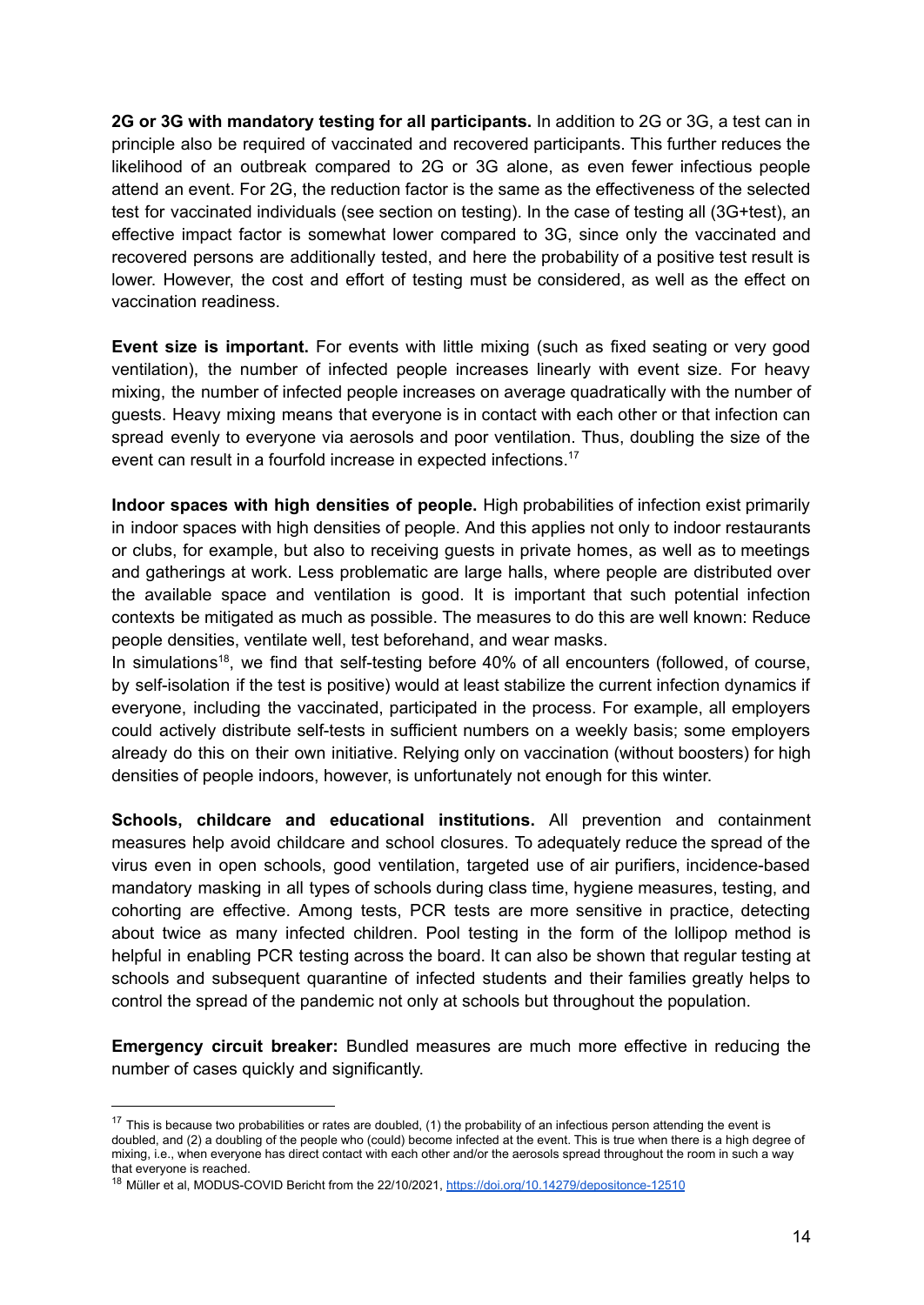If, despite vaccination, a significant restriction of contacts becomes necessary to relieve the burden on the health care system, then a short, intensive "emergency circuit breaker" is very effective. The better one bundles all measures, the shorter it can be and the less collateral damage it will cause. If you achieve an R-value of 0.7 in this way, the number of cases is halved every week. Thus, within just two weeks, the incidence can be reduced by a factor of 4. In the weeks to come, this reduces the workload in the intensive care units. However, if the R-value reaches only 0.9, then the same reduction takes almost 2 months. Thus, if such an intervention were to become necessary, a bundling of all measures would be infinitely more effective than one measure alone. This includes (i) home office and close-meshed testing at work, (ii) reduction of group size in kindergartens, schools and at work alike, (iii) closure/reduction of stores, restaurants, services and events, and in general (iv) significant reduction of contacts at work, in public and in private.

For maximum effectiveness, these measures would have to be concerted and carried out simultaneously. Effectiveness can be enhanced by testing (self-administered tests, workplace tests, etc., depending on the area). Such a concerted intervention could significantly save time and temporarily relieve the burden on health care. Further, the psychological and economic burden of such a brief emergency lockdown appears much less than that of lighter but disproportionately longer restrictions. The lockdown-light in the winter of 2020/2021, unlike an emergency circuit breaker, was neither effective nor purposeful.

Because of the high negative health and educational consequences for children and adolescents, as well as the increased burdens on parents (and especially mothers), school closures should be considered only as an ultima ratio in this context, unless they were necessary to relieve the burden on the pediatric health care system.

It is unclear whether an emergency circuit breaker will be necessary. But it would still be helpful to develop a clear plan now, announce it early, and preemptively mitigate potential collateral damage. It is therefore also important to have such measures constitutionally and ethically reviewed in advance, and to have a clear communication strategy. If intervention becomes necessary, then it should not be limited to closing schools and care facilities, as the burden is heavy, and as it is much less effective on its own than together with the measures listed above. A short but intense "emergency shutdown" of contacts in all areas for a short period of time (two weeks) is much more effective and relieves the system of much longer than two weeks due to the severe reduction.

**Masks play an essential role in reducing contagion.** First, masks protect other people: Foreign protection is extremely high because the large droplets remain in the mask and the small aerosols are greatly reduced. In addition, the masks break the exhalation jet and diffusively disperse the aerosols in the room. Therefore, it is unlikely to directly inhale the exhaled air of a person wearing a mask. It is quite different if the person is not wearing a mask. With the Delta variant, the risk of infection in the breathing jet of an infected person is very high; one can become infected after only a few minutes when breathing in the breathing jet. Masks also result in significant self-protection. Person-to-person transmission in close proximity when both are wearing an FFP2 mask is massively reduced compared to a situation without a mask (at least a factor of 10; if the mask fits very well, infection becomes extremely unlikely).

Infectious aerosols can accumulate in the volume of a room. Ventilation or air filtration reduces the risk of infection by a factor of 4. If you wear a mask, you protect yourself by a factor of 10-100. To illustrate: If you assume that the probability of infection is 100% without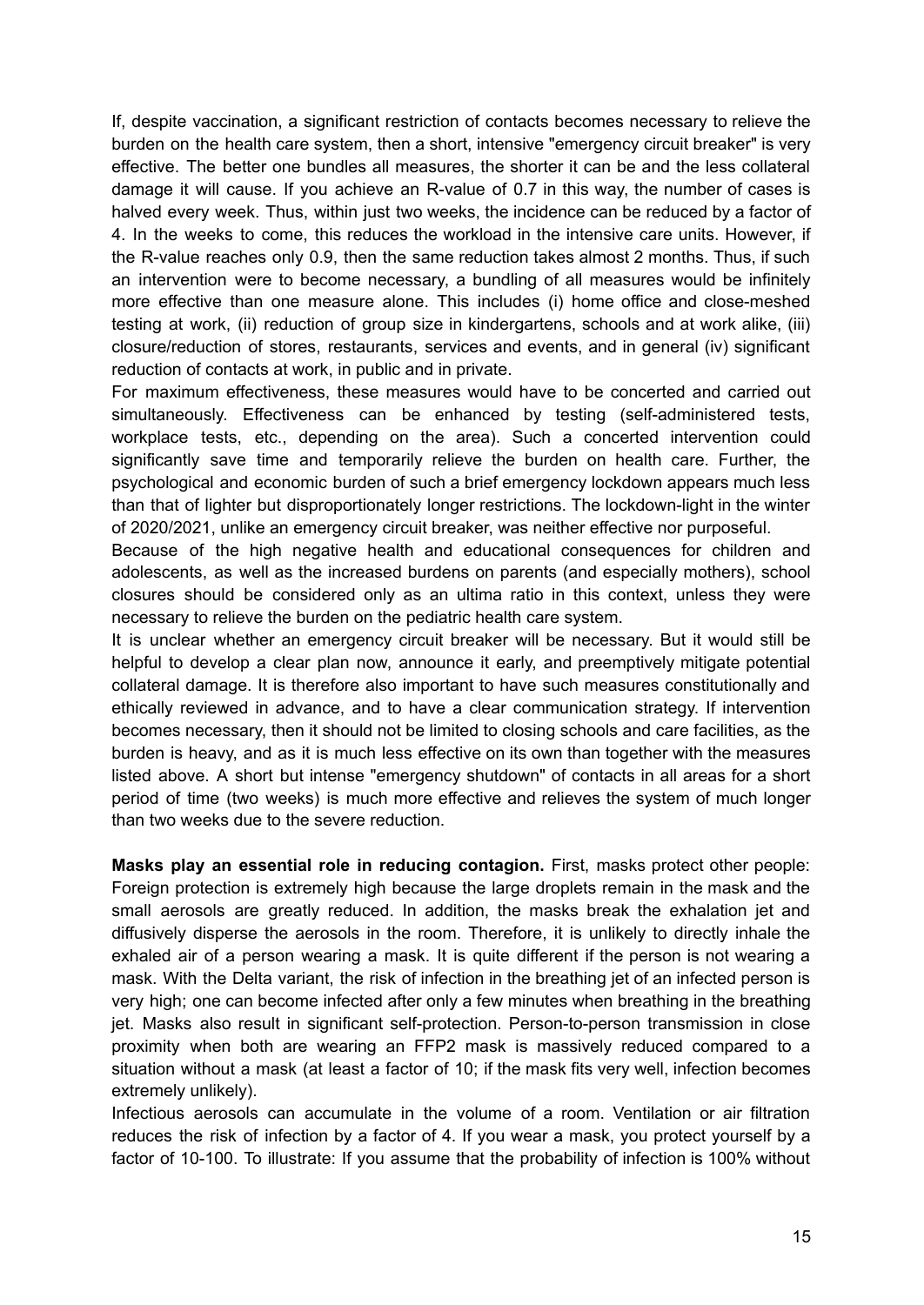ventilation and masks, then the probability is reduced to about 25% with ventilation. If you wear a mask, the probability is very low.

### Health system

As explained above, it is a very likely scenario that hospitals and especially intensive care units will again reach their capacity limits this winter. In order to deal with such a situation as best as possible, certain preparations should be made in advance. After all, when resources are in short supply, they must be used as fairly and efficiently as possible.

**Advanced Care Planning (ACP) implemented across the board relieves the burden on the healthcare system as well as on patients and their relatives.** ACP is intended to enable people to consider their future medical care and to plan it in such a way that it meets their own expectations, wishes and values (e.g. by means of a living will). Ideas about care in the last phase of life vary widely; while some people want invasive treatment "until the last breath", others reject certain measures, such as intensive care.

From the patient's perspective, it is therefore advisable in any case, even during a pandemic, to state clearly whether admission to an intensive care unit or invasive ventilation is desired at all. This seems all the more urgent the more foreseeable it becomes that bottlenecks in care may arise. In such a situation, the quality of care is likely to suffer, and decisions may no longer be patient-centered, but must take into account supra-individual decision-making criteria in an emergency. 19

# The end of the pandemic

#### **Should we continue to expect even more contagious virus variants?**

The Delta variant of SARS-CoV-2 is a very highly optimized variant of the virus that combines several mutations in such a way that it has become very contagious. It can also escape vaccination protection better than the original variant because of its ability to spread more rapidly in the body. The question is whether the virus can continue to change, causing us new problems.

A virus must always keep its genome stable enough to maintain all the functions it needs to replicate; i.e., the possibility of variations is limited. The fact that SARS-CoV-2 variants carrying similar changes always prevail clearly shows that the variation ability of the virus is limited, and it is not possible to endlessly evolve new variants.

A new viral variant will only prevail if it has an advantage, i.e., either spreads faster or is better able to evade the immune response. Being more severely ill is not per se an advantage for a virus, but rather a disadvantage. This is because those who are more severely ill are less mobile and thus less likely to infect others. However, it is very possible that variants will evolve in the future that better evade an immune response.

#### **Do we need a booster vaccination every year?**

<sup>&</sup>lt;sup>19</sup> Deutsche Interdisziplinäre Vereinigung für Intensiv- und Notfallmedizin, S1-Leitlinie from the 17/04/2020, [https://www.awmf.org/uploads/tx\\_szleitlinien/040-013l\\_S1\\_Zuteilung-intensivmedizinscher-Ressourcen-COVID-19-Pandemie-Kl](https://www.awmf.org/uploads/tx_szleitlinien/040-013l_S1_Zuteilung-intensivmedizinscher-Ressourcen-COVID-19-Pandemie-Klinisch-ethische_Empfehlungen_2020-07_2-verlaengert2.pdf) [inisch-ethische\\_Empfehlungen\\_2020-07\\_2-verlaengert2.pdf](https://www.awmf.org/uploads/tx_szleitlinien/040-013l_S1_Zuteilung-intensivmedizinscher-Ressourcen-COVID-19-Pandemie-Klinisch-ethische_Empfehlungen_2020-07_2-verlaengert2.pdf)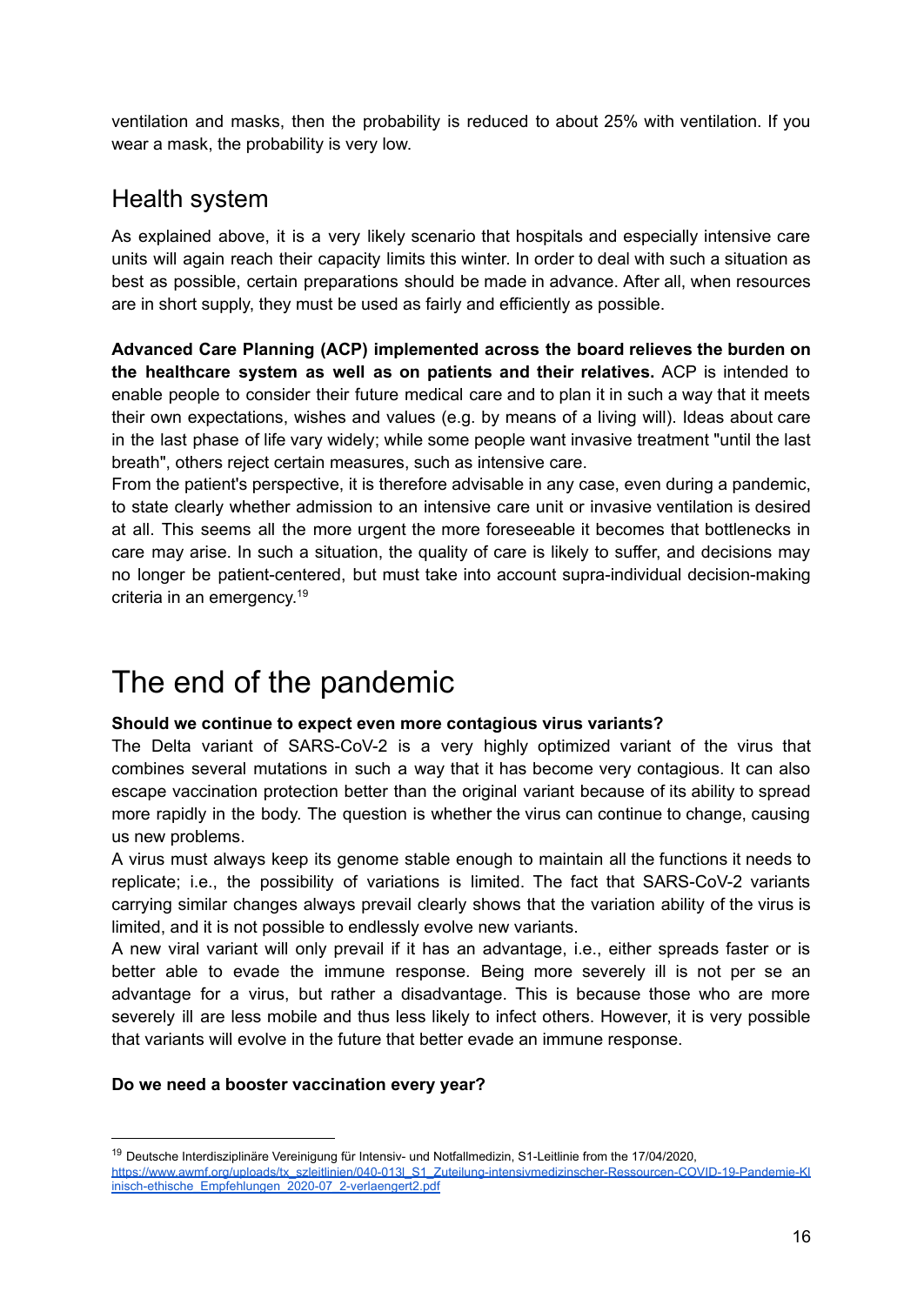We cannot yet predict whether all people or certain groups of people will need regular booster vaccination in the future. For that, we need data on repeated infections. This data is not available at the moment, but it is expected that we will have more knowledge on this after this winter.

#### **When will the pandemic be over?**

This is not a trivial question. One must distinguish at least three dimensions here: (1) a medical/virological/epidemiological dimension, (2) a mental and habitual dimension, and (3) a political/legal dimension. The first dimension speaks clearly: the pandemic is not over. It appears that the pandemic situation will eventually disappear, but the existence of the virus will not end and COVID-19 will evolve into one among other infectious diseases. There will then continue to be a need for a dense monitoring network, a series of follow-up vaccinations, and corresponding research. This points to the second dimension. Currently, there is a decreasing attention in everyday actions towards the virus. Relaxation of behavioral standards and greater resistance to the disease almost automatically leads to habitualization of more carefree behavior, which is understandable and also desirable. At the same time, this situation makes it more difficult to maintain or even reinforce measures. It is against this inertia of social routines that monitoring of the crisis must now prevail. The wish that the pandemic is largely over is, thus, contrasted with the need to keep attention at a high level. In the third dimension, this inevitably leads to conflicting goals and inconsistent communication. People seem to be tired of being confronted with further action, which at the same time increases the need for action. This circle points to the fact that the pandemic is not over yet.

In terms of the future, it must be expected that the pandemic will have come to an end when the measures against the pandemic (introduction of local or area-specific protective measures, continued vaccinations) have become so routinized that they pass below the attention threshold. Routines serve to make decisions as semantically invisible as possible.

Incidentally, this also applies to increasing vaccination readiness, in which simple access is likely to play at least as large a role as information campaigns and professionalized communication strategies, such as we know from the beginning of AIDS education, for example.

It is currently impossible to predict when a complete end to non-voluntary measures will be conceivable. To even discuss this into the winter is completely unrealistic, but it must be the goal for the time after winter. How much this will depend on a successful increase in vaccination preparedness and the logistical planning of further vaccination waves should have become clear.

# Authors

Viola Priesemann, Max-Planck-Institut für Dynamik und Selbstorganisation, Göttingen

Eberhard Bodenschatz, Max-Planck-Institut für Dynamik und Selbstorganisation, Göttingen

Sandra Ciesek, Universitätsklinikum Frankfurt, Goethe-Universität, Frankfurt